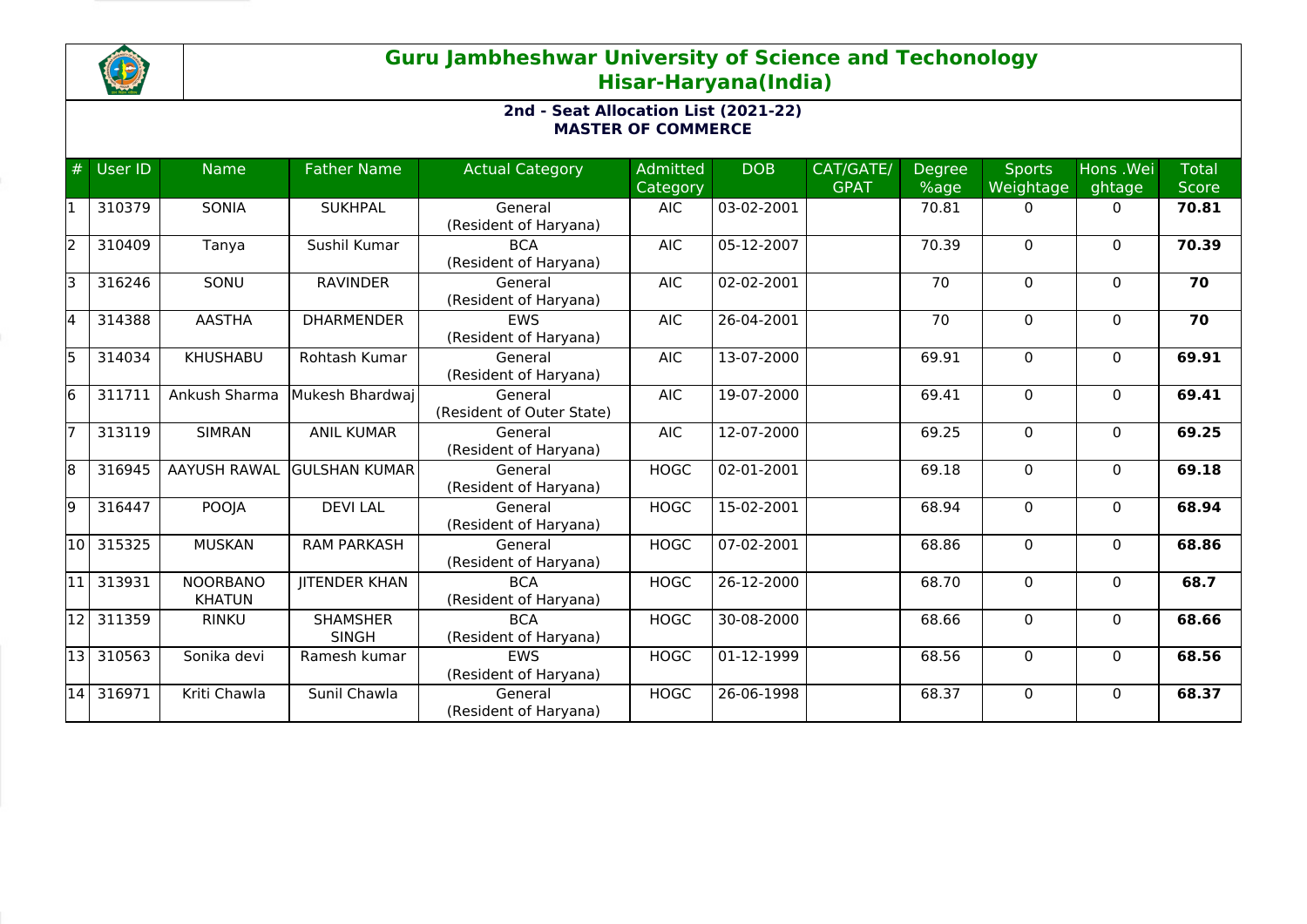

# **Guru Jambheshwar University of Science and Techonology Hisar-Haryana(India)**

## **2nd - Seat Allocation List (2021-22) MASTER OF COMMERCE**

| #               | User ID | <b>Name</b>      | <b>Father Name</b>   | <b>Actual Category</b>              | Admitted<br>Category | <b>DOB</b> | CAT/GATE/<br><b>GPAT</b> | <b>Degree</b><br>%age | <b>Sports</b><br>Weightage | Hons .Wei<br>ghtage | <b>Total</b><br><b>Score</b> |
|-----------------|---------|------------------|----------------------|-------------------------------------|----------------------|------------|--------------------------|-----------------------|----------------------------|---------------------|------------------------------|
| 15              | 314490  | <b>NISHA</b>     | <b>RAMESH KUMAR</b>  | General<br>(Resident of Haryana)    | <b>HOGC</b>          | 20-02-2001 |                          | 68.29                 | $\mathbf{0}$               | $\mathbf{0}$        | 68.29                        |
| 16              | 313876  | <b>RENU</b>      | RAJESH SHARMA        | General<br>(Resident of Haryana)    | <b>HOGC</b>          | 30-07-1999 |                          | 68.27                 | $\Omega$                   | $\mathbf{0}$        | 68.27                        |
| l1 7            | 313694  | <b>ANKIT</b>     | <b>RAMSINGH</b>      | <b>EWS</b><br>(Resident of Haryana) | <b>HOGC</b>          | 20-12-2000 |                          | 68                    | $\mathbf 0$                | $\Omega$            | 68                           |
| 18              | 314054  | <b>SNEHA</b>     | <b>KULDEEP</b>       | General<br>(Resident of Haryana)    | <b>HOGC</b>          | 06-03-2002 |                          | 68                    | $\mathbf 0$                | $\mathbf{0}$        | 68                           |
| 19              | 313844  | ANMOL            | <b>TULSIDASS</b>     | EWS<br>(Resident of Haryana)        | <b>HOGC</b>          | 10-12-2001 |                          | 67.32                 | 0                          | $\mathbf{0}$        | 67.32                        |
| 20              | 313729  | <b>ISHA JAIN</b> | <b>SHYAM LAL</b>     | General<br>(Resident of Haryana)    | <b>HOGC</b>          | 15-10-2000 |                          | 66.89                 | $\mathbf{0}$               | $\mathbf{0}$        | 66.89                        |
| 21              | 310564  | Divya jain       | Rajesh jain          | General<br>(Resident of Haryana)    | <b>HOGC</b>          | 15-09-2000 |                          | 66.73                 | $\mathbf 0$                | $\mathbf{0}$        | 66.73                        |
| 22              | 317145  | KAJAL            | <b>BALJEET SINGH</b> | General<br>(Resident of Haryana)    | <b>HOGC</b>          | 25-11-2000 |                          | 66.14                 | $\Omega$                   | $\mathbf{0}$        | 66.14                        |
| 23              | 314466  | MANJU            | <b>RAGHUBIR</b>      | <b>SC</b><br>(Resident of Haryana)  | <b>HOGC</b>          | 08-09-2000 |                          | 65.91                 | $\mathbf 0$                | $\mathbf{0}$        | 65.91                        |
| 24              | 314052  | PRIYANKA         | <b>INDER SINGH</b>   | General<br>(Resident of Haryana)    | <b>HOGC</b>          | 08-06-1999 |                          | 65.84                 | $\mathbf{0}$               | $\mathbf{0}$        | 65.84                        |
| $\overline{25}$ | 314425  | <b>KHUSHBOO</b>  | ANURAG               | General<br>(Resident of Haryana)    | <b>HOGC</b>          | 24-05-2000 |                          | 65.81                 | $\mathbf 0$                | $\Omega$            | 65.81                        |
| 26              | 311626  | <b>SURAJ MAL</b> | <b>LEELA RAM</b>     | EWS<br>(Resident of Haryana)        | <b>EWS</b>           | 17-07-1999 |                          | 65.47                 | 0                          | $\mathbf{0}$        | 65.47                        |
| 27              | 315086  | Aman yadav       | Khoob lal yadav      | <b>BCB</b><br>(Resident of Haryana) | BCB3                 | 14-04-2000 |                          | 63.76                 | $\mathbf 0$                | $\mathbf{0}$        | 63.76                        |
| 28              | 313309  | Parveen          | Balraj               | EWS<br>(Resident of Haryana)        | <b>EWS</b>           | 17-07-1995 |                          | 63.67                 | 0                          | $\mathbf{0}$        | 63.67                        |
| $\overline{29}$ | 312457  | <b>TANUJA</b>    | <b>PARDEEP KUMAR</b> | <b>SC</b><br>(Resident of Haryana)  | SC                   | 14-06-2000 |                          | 63.38                 | $\mathbf 0$                | $\mathbf{0}$        | 63.38                        |